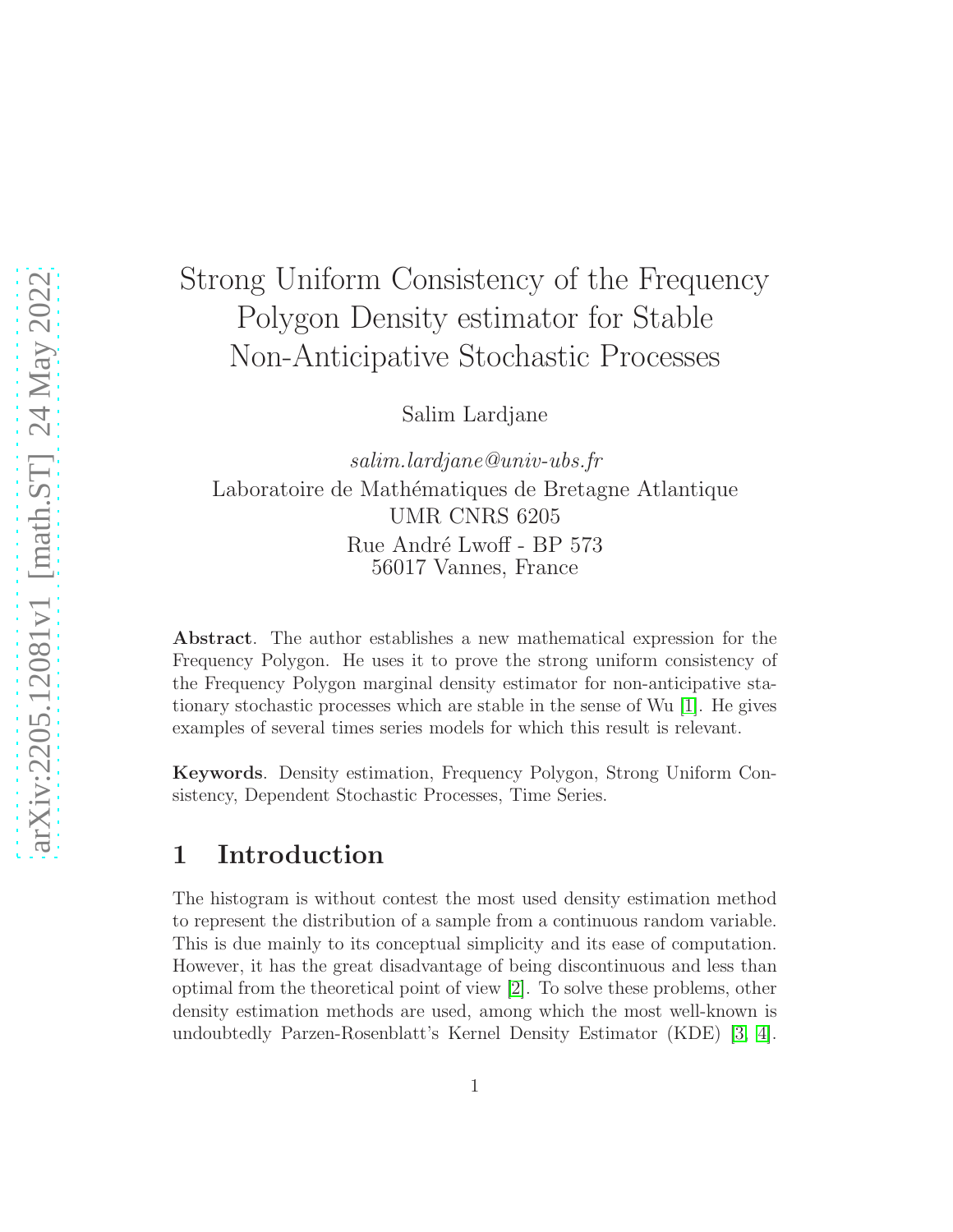This estimator, although optimal from the theoretical point of view, has the disadvantage of being computationaly demanding. Namely, to estimate the density in m points using this estimator requires  $O(nm)$  computations, where n is the size of the sample. This problem has become particularly acute the last years because of the appearance of increasingly massive databases one wants to explore in a quick way.

Thus, there is currently a movement towards a less known estimator, which is based on the histogram, defined in a simple way, continuous, computationaly less demanding than the KDE and which shares the good theoretical properties of the latter : it is the Frequency Polygon [\[2\]](#page-10-1).

The histogram is usually defined by dividing the real axis in a succession of bins of equal width and counting the number of observations in each bin. More precisely, the value of the histogram at a point is given by the relative frequency of the interval containing the point. The Frequency Polygon is defined by joining with a segment the values of the histogram at the middle of adjacent bins.

This estimator is continuous by construction and requires  $O(mp_n)$  operations to estimate the density in  $m$  points, where  $p_n$  is the number of bins with nonzero count for a sample of size  $n$  (using a hash table for example). Despite the fact that the Frequency Polygon is a rather old method of den-

sity representation, its asymptotic properties as a density estimator have been first investigated in the seventies of the twentieth century, in the case of a sample of  $n$  independent identically distributed random variables. Thus, it has been established that the Frequency Polygon reached the same optimal rate of uniform convergence as the KDE [\[5\]](#page-10-4).

The investigation of the uniform consistency of the Frequency Polygon for dependent data started in the nineties, with a paper by Carbon, Garel and Tran ( $\lceil 6 \rceil$  in the case of a sample from an  $\alpha$ -mixing stochastic process. More recently, Xing [\[7\]](#page-10-6), Yang [\[8\]](#page-10-7), Kang et al. [\[9\]](#page-10-8) and Wang et al. [\[10\]](#page-10-9) have extended these results, either by deriving them under weaker conditions or by using other mixing assumptions.

In this paper, we adopt a third way. Namely, we give conditions that are very different from those existing in the litterature, under which the Frequency Polygon is uniformly consistent for the marginal density of stationary nonanticipative stochastic processes that are stable in the sens of Wu  $[1, 11]$  $[1, 11]$ . This family of stochastic processes and our assumptions are sufficiently general to include many time series models, as we shall see in section [5.](#page-8-0)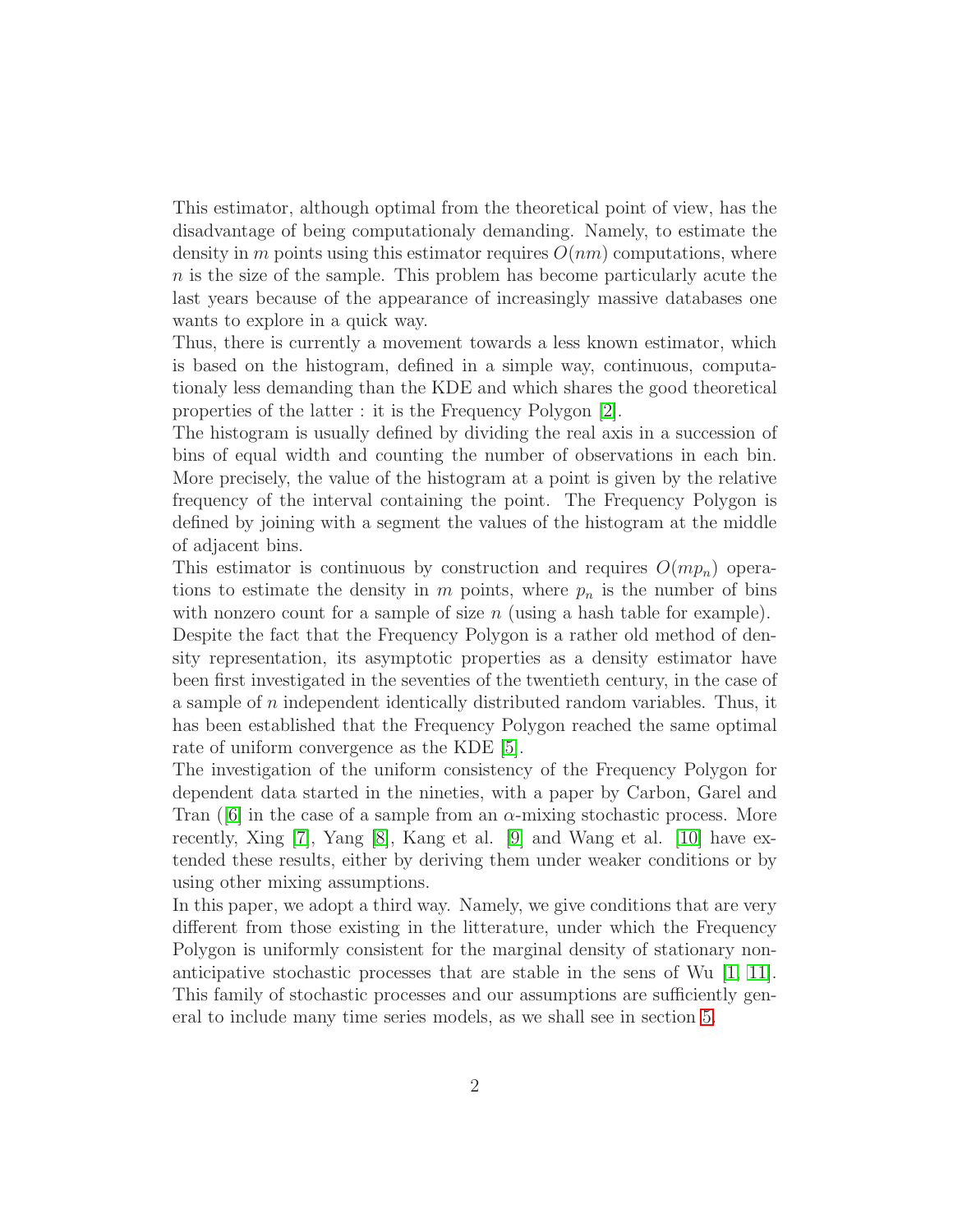**Notations.** Let  $(\zeta_n)$  be a sequence of random variables and  $(a_n)$  a deterministic sequence. We shall note  $\zeta_n = O_{p,s}(a_n)$  if  $\zeta_n/a_n$  is almost surely bounded when  $n \to \infty$  and  $\zeta_n = o_{p,s}(a_n)$  if  $\zeta_n/a_n \to 0$  almost surely when  $n \to \infty$ .

## 2 Model and assumptions

Let  $\{\varepsilon_0', \varepsilon_n, n \in \mathbb{Z}\}$  be a sequence of independent identically distributed square integrable random variables with null expectancy and variance  $\sigma^2 > 0$ on a probability space  $(\Omega, \mathcal{A}, \mathbb{P})$ . Let us denote by  $\xi_k = (\ldots, \varepsilon_{k-1}, \varepsilon_k)$  the history of this process up to time  $k \in \mathbb{Z}$ . We consider stochastic processes  $\{X_n, n \in \mathbb{Z}\}\$  that satisfy the relation :

$$
X_n = \mu(\xi_{n-1}) + \varepsilon_n \tag{1}
$$

where  $\mu$  is a real-valued measurable mapping on the Borel space of real sequences. Then,  $\{(X_n,\xi_n), n \geq 1\}$  and  $\{X_n, n \geq 1\}$  are strictly stationary and ergodic. Our first assumption writes :

 $A_1$ :  $\mathbb{E}[\mu^2(\xi_{-1})] < \infty$ .

This assumption entails in particular that  $Var(X_n) = Var(\mu(\xi_{-1})) + \sigma^2 < \infty$ for every  $n \in \mathbb{Z}$ .

Now, for every  $k \geq 0$ , let us define :  $\xi_k^* = (\xi_{-1}, \varepsilon'_0, \varepsilon_1, \ldots, \varepsilon_k)$  and set  $X_0^* =$  $\mu(\xi_{-1}) + \varepsilon'_0$  and

$$
X_k^* = \mu(\xi_{k-1}^*) + \varepsilon_k \quad (k > 1).
$$

Our dependence assumption will be expressed using the standard deviations  $\delta_k = Var(X_k - X_k^*)^{1/2}$ . Namely, we shall assume :

$$
\mathcal{A}_2: \ \sum_{k=1}^{\infty} \delta_k < \infty.
$$

Assumption  $A_2$  is a short-range dependence condition. Indeed,  $\delta_k$  quantifies the variation in  $X_k - X_k^*$  and thus the impact of  $\varepsilon_0$  on the value of the series at time k. Thus,  $A_2$  can be interpreted by saying that the contribution of  $\varepsilon_0$ to the future values of the time series is asymptotically negligible.

The quantities  $\delta_k$  are denoted  $\delta_2(k)$  and termed *physical or functional dependence measures* by Wu [\[1\]](#page-10-0), who proposes to call the processes satisfying  $A_2$ 2-stable.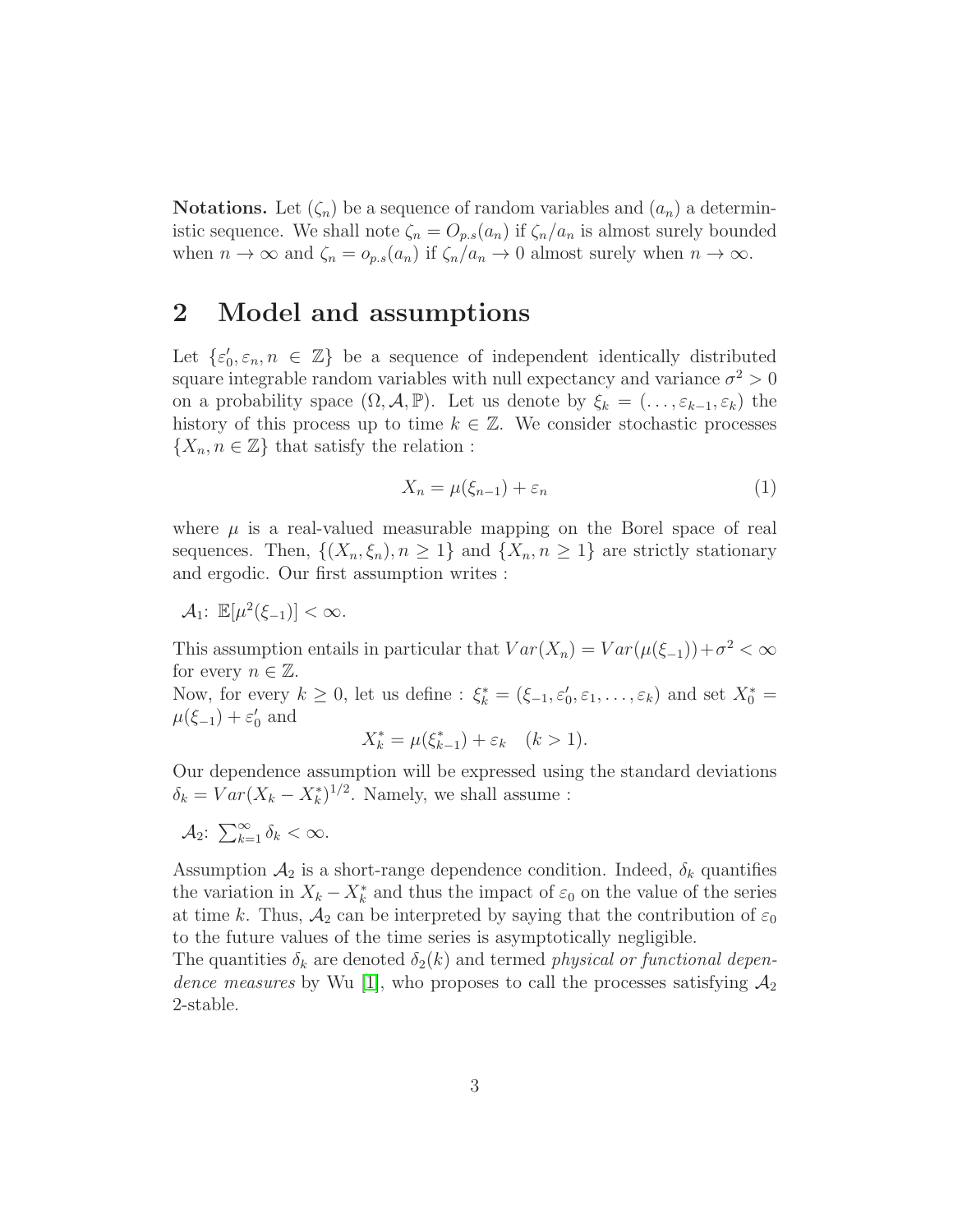Now, let us denote by  $\mu_{\varepsilon}$  the distribution of  $\varepsilon_1$ , by  $H^2(\mathbb{R})$  the Sobolev space of order 2 on R and by  $\rho_{\beta}(f)$  the Hölder seminorm :

$$
\rho_{\beta}(f) = \sup_{x,y \in \mathbb{R}, x \neq y} |x - y|^{-\beta} |f(x) - f(y)|.
$$

where  $0 < \beta \leq 1$ . Our third and last assumption is the following :

 $\mathcal{A}_3$ :  $\mu_{\varepsilon}$  is absolutely continuous with respect to the Lebesgue measure  $\lambda$  on  $\mathbb{R}$  and  $d\mu_{\varepsilon}/d\lambda \in H^2(\mathbb{R})$ .

Condition  $\mathcal{A}_3$  implies that:

I.  $d\mu_{\varepsilon}/d\lambda$  has a representative  $f_{\varepsilon}$  in  $\mathcal{L}^2(\mathbb{R})$  such that, for every scalars  $x, y$ :  $f_{\varepsilon}(x) - f_{\varepsilon}(y) = \int_x^y f'_{\varepsilon}(s)ds$  where  $f'_{\varepsilon}$  denotes the weak derivative (the derivative in the sense of distributions) of  $f_{\varepsilon}$ .

II.  $f_{\varepsilon}$  is continuous and goes to 0 at infinity.

III.  $f_{\varepsilon}(x)$  is bounded, namely there exists a positive constant  $c_0$  such that  $\sup_x f_\varepsilon(x) \leq c_0.$ 

Then, the conditional density of  $X_1$  given  $\xi_0$ , denoted by  $f_1(x|\xi_0)$ , is well defined and  $\sup_x f_1(x|\xi_0) \leq c_0$  P-almost surely. More precisely, one has :

$$
f_1(x|\xi_0 = \xi) = f_{\varepsilon}(x - \mu(\xi)).
$$

Hence, the marginal density of  $\{X_n, n \geq 1\}$ , denoted by f, is well defined and satisfies :

$$
f(x) = \mathbb{E}[f_1(x|\xi_0)] \le c_0 \quad \mathbb{P} - p.s.
$$

IV.  $f_{\varepsilon}$  is Lipschitz-regular, that is  $\rho_1(f_{\varepsilon}) < \infty$ . This entails that f is Lipschitzregular and hence uniformly continuous on R. To see this, write :

$$
|f(y) - f(x)| \leq \mathbb{E}[|f_{\varepsilon}(y - \mu(\xi_0)) - f_{\varepsilon}(x - \mu(\xi_0))|]
$$

hence, for every scalars  $x, y$ :

$$
|f(y) - f(x)| \le \rho_1(f_\varepsilon) \cdot |y - x| \tag{2}
$$

Now, let us denote by  $\varphi_{\varepsilon}(t)$  the characteristic function of  $\varepsilon_1$ , that is :  $\varphi_{\varepsilon}(t)$  =  $\int_{\mathbb{R}} e^{itx} f_{\varepsilon}(x) dx$  where  $i^2 = -1$ . Then,

V. 
$$
\int_{\mathbb{R}} |\varphi_{\varepsilon}(t)|^2 (1+t^2) t^2 dt < \infty.
$$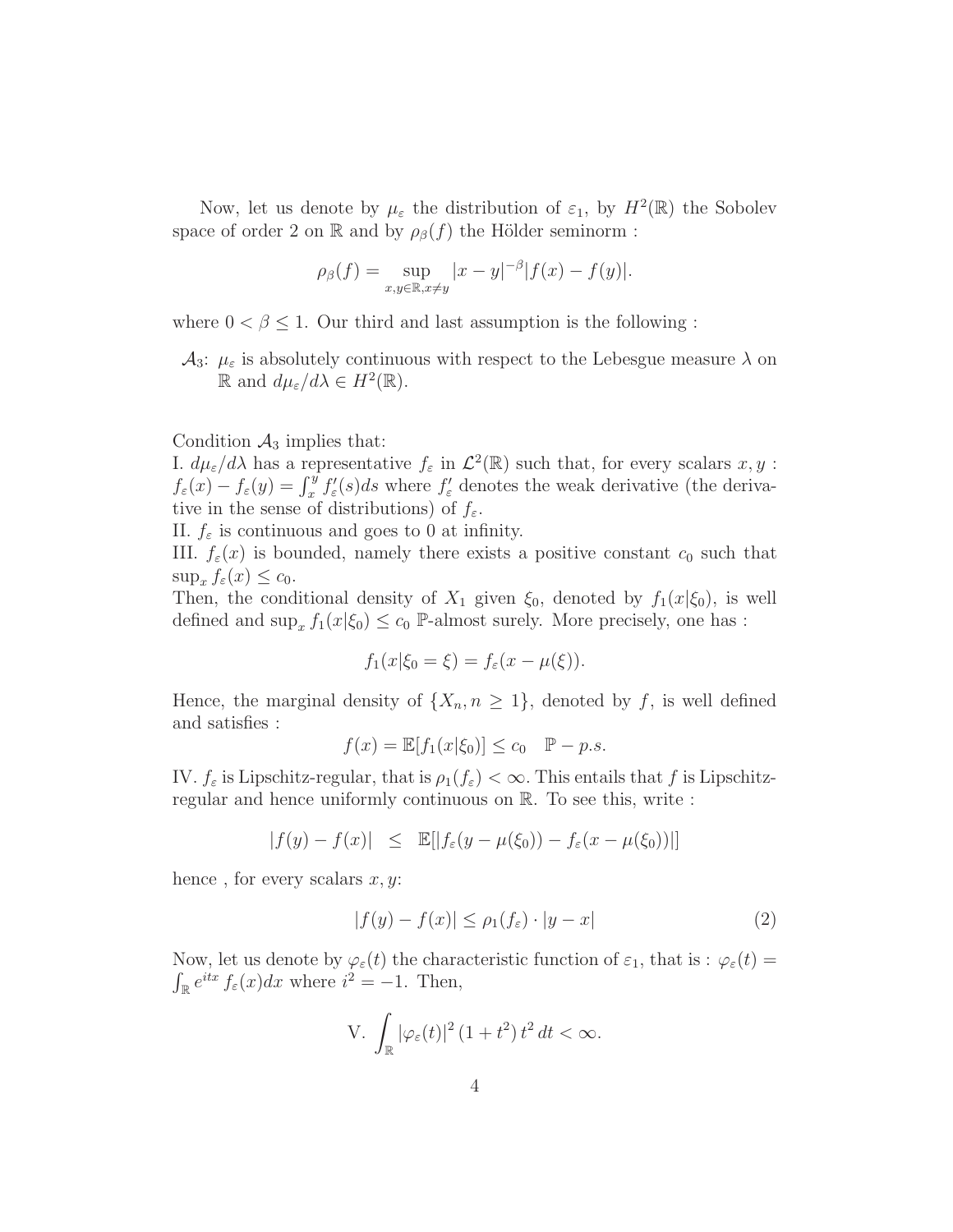This property is satisfied for instance if  $|\varphi_{\varepsilon}(t)| = O(|t|^{-\alpha})$  when  $|t| \to \infty$ , where  $\alpha > 5/2$ .

Proofs of properties I-V are given in Taylor [\[12\]](#page-10-11) and Adams and Fournier [\[13\]](#page-11-0) for instance. Assumption  $A_3$  is clearly satisfied if the noise is Gaussian and is satisfied in particular if  $\mu_{\varepsilon}$  admits a density  $f_{\varepsilon}$  which is twice continuously differentiable in the usual sense on  $\mathbb R$  and such that  $df_{\varepsilon}(x)/dx$  and  $d^2f_{\varepsilon}(x)/dx^2$ are in  $\mathcal{L}^2(\mathbb{R})$ .

# 3 The Frequency Polygon

Suppose that we observe the time series  $\{X_n, n \in \mathbb{Z}\}\$  from the time zero to time *n* and let  $(k_n)_{n\in\mathbb{Z}}$  be a sequence of regularly distributed points on the real axis, such that  $k_{n+1} - k_n = b_n > 0$  for every  $n \in \mathbb{Z}$ , with  $k_0 = 0$ . Then,  $k_n = nb_n$ .

The histogram density estimator of  $f$  is defined, for every scalar  $x$ , by the expression :

$$
f_n(x) = \frac{\nu_n(x)}{nb_n}
$$

where  $\nu_n(x)$  is the number of observations in the same bin as x, or equivalently by:

$$
f_n(x) = \frac{1}{nb_n} \sum_{i=1}^n \mathbf{1}_{[k_n(x), k_n(x) + b_n]}(X_i)
$$

where  $\mathbf{1}_E$  denotes the indicator function of the set E and where  $k_n(x)$  is the greatest bin limit that is strictly lower than x, that is :  $k_n(x) = |x/b_n| \cdot b_n$ .

The Frequency Polygon density estimator, denoted by  $g_n(x)$  is obtained by joining by a segment the values of the histogram at the middle of the bins. The usual formalization of this definition is the following :

$$
g_n(x) = \left(\frac{1}{2} + k - \frac{x}{b_n}\right) f_n(kb_n) + \left(\frac{1}{2} - k + \frac{x}{b_n}\right) f_n((k+1)b_n)
$$

for every  $x \in ]kb_n - \frac{b_n}{2}$  $\frac{b_n}{2}$ ,  $kb_n+\frac{b_n}{2}$  $\lfloor \frac{2n}{2} \rfloor$  and  $k \in \mathbb{Z}$ . In the sequel, we shall introduce a new expression of the Frequency Polygon, which appears to be of independent interest. To this end, let us start by noting that

$$
\frac{\nu_n(x)}{n} = F_n(k_n(x) + b_n) - F_n(k_n(x))
$$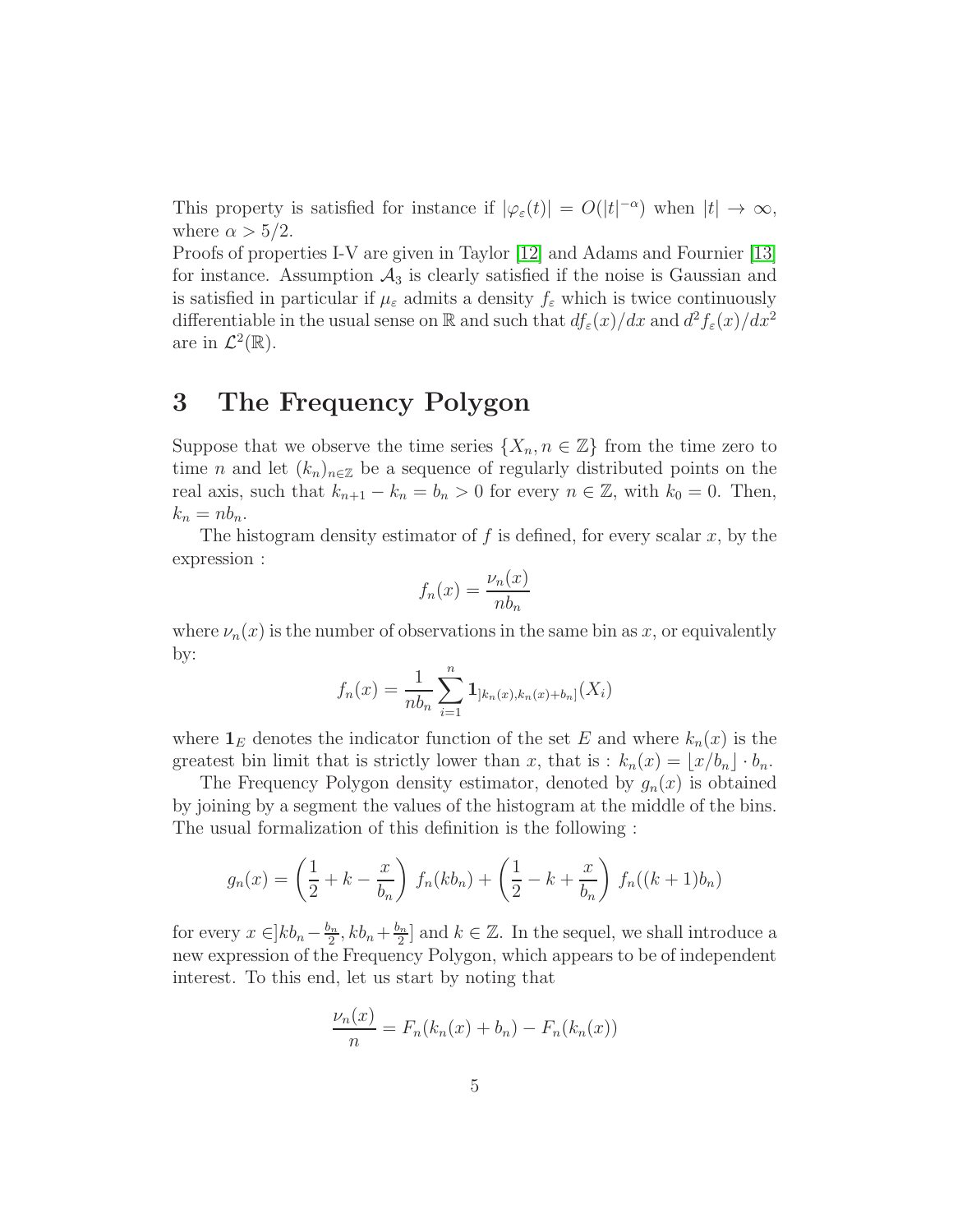where  $F_n(x)$  is the empirical distribution function, defined for every scalar x, by the expression:  $F_n(x) = \frac{1}{n} \sum_{i=1}^n \mathbf{1}_{]-\infty,x}(X_i)$ .

For every  $n > 0$ , we can define an operator  $A_n$  on the linear space of bounded real functions of a real argument by

$$
A_nF = \sum_{k \in \mathbb{Z}} \frac{F(kb_n + b_n) - F(kb_n)}{b_n} \cdot \mathbf{1}_{\left] kb_n, kb_n + b_n \right]}
$$

Then, we have  $f_n = A_n F_n$ , and we can state our first result, which provides a new expression for the Frequency Polygon. Let us denote by  $\tau_a$  the shift operator with parameter a, that is  $\tau_a f(x) = f(x - a)$ .

**Theorem 1** *The Frequency Polygon*  $g_n(x)$  *can be defined using the operator* 

$$
B_n = (1 - u_n) \cdot \tau_{b_n/2} A_n + u_n \cdot \tau_{-b_n/2} A_n
$$

*where :*

$$
u_n(x) = x/b_n - \frac{\lfloor x/b_n - 1/2 \rfloor + \lfloor x/b_n + 1/2 \rfloor}{2}
$$

*for every*  $x \in \mathbb{R}$ *. Namely,*  $g_n = B_n F_n$ *.* 

**Proof.** Suppose that x is such that  $kb_n - b_n/2 < x \leq kb_n + b_n/2$ . Then,  $\lfloor x/b_n - 1/2 \rfloor = k - 1$  and  $\lfloor x/b_n + 1/2 \rfloor = k$ . Consequently,  $u_n(x) = 1/2$  –  $k + x/b_n$  and  $1 - u_n(x) = 1/2 + k - x/b_n$ . Moreover,

$$
\tau_{b_n/2}A_nF_n(x) = \tau_{b_n/2}f_n(x) = f_n(x - b_n/2) = f_n(kb_n)
$$

and

$$
\tau_{-b_n/2}A_nF_n(x) = \tau_{-b_n/2}f_n(x) = f_n(x + b_n/2) = f_n((k+1)b_n)
$$

hence,

$$
g_n(x) = (1/2 + k - x/b_n) \cdot f_n(kb_n) + (1/2 - k + x/b_n) \cdot f_n((k+1)b_n).
$$

Thus, we obtain the standard expression of the Frequency Polygon, which establishes the result.  $\square$ 

The following proposition lists some properties of the operators  $A_n$  and  $B_n$ .

**Proposition 1** *Let*  $(b_n)_{n\in\mathbb{N}}$  *be a positive sequence converging to 0, assume* A<sup>3</sup> *is satisfied, and let* F *denote the marginal cumulative distribution function of*  $\{X_n, n \in \mathbb{Z}\}$ *. For every*  $n > 0$ *, one has:*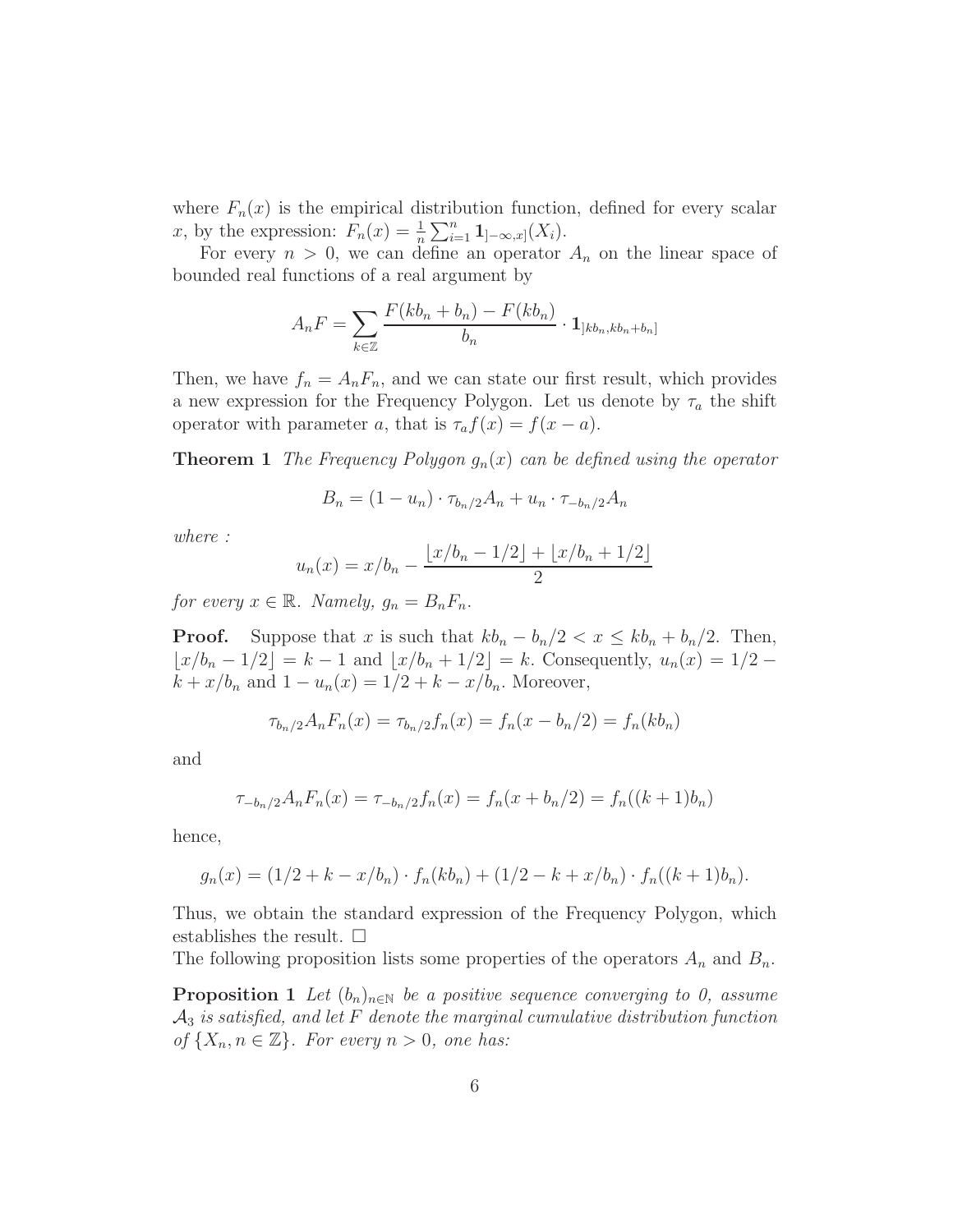- (i)  $A_n$  is a bounded linear operator such that  $||A_n||_{\infty} = O(b_n^{-1})$ , and  $||A_nF$  $f||_{\infty} = O(b_n)$  when  $n \to \infty$ .
- (*ii*)  $B_n$  *is a bounded linear operator such that*  $||B_n||_{\infty} = O(b_n^{-1})$ , and  $||B_nF$  $f||_{\infty} = O(b_n)$  when  $n \to \infty$ .

**Proof.**  $A_n$  is clearly linear. Moreover, for every  $n > 0$ , one has :

$$
||A_nF||_{\infty} \le \frac{1}{b_n} \sup_{z \in \mathbb{Z}} |F(zb_n + b_n) - F(zb_n)| \le b_n^{-1} ||F||_{\infty}.
$$

Thus, the operator  $A_n$  is bounded, with  $||A_n||_{\infty} \leq b_n^{-1}$ . On the other side, we can write :

$$
||A_nF - f||_{\infty} = \sup_{x \in \mathbb{R}} \left| \frac{F(k_n(x) + b_n) - F(k_n(x))}{b_n} - f(x) \right|
$$
  
= 
$$
\sup_{x \in \mathbb{R}} |f(\xi_n(x)) - f(x)| \le \rho_1(f) \cdot b_n
$$

where  $\xi_n(x) \in ]k_n(x), k_n(x) + b_n[$ . This establishes the second property of  $A_n$  $(n > 0).$ 

Now,  $B_n$  is clearly linear and we can write :

$$
||B_n||_{\infty} \le ||(||\tau_{b_n/2}||_{\infty} + ||\tau_{-b_n/2}||_{\infty})||A_n||_{\infty}
$$
  
 
$$
\le ||\tau_{b_n/2}||_{\infty} + ||\tau_{-b_n/2}||_{\infty}) b_n^{-1} = O(b_n^{-1})
$$

which shows the first part of  $(ii)$ . Moreover, we have :

$$
||B_nF - f||_{\infty} \leq ||\tau_{b_n/2}A_nF \cdot (1 - u_n) + \tau_{-b_n/2}A_nF \cdot u_b - f||_{\infty}
$$
  
\n
$$
\leq ||(1 - u_n) \cdot (\tau_{b_n/2}A_nF - f) + u_n \cdot (\tau_{-b_n/2}A_nF - f)||_{\infty}
$$
  
\n
$$
= ||(1 - u_n) \cdot \tau_{b_n/2}(A_nF - f) + (1 - u_n)(\tau_{b_n/2}f - f)
$$
  
\n
$$
+ u_n \cdot \tau_{-b_n/2}(A_nF - f) + u_b \cdot (\tau_{-b_n/2}f - f)||_{\infty}
$$
  
\n
$$
\leq 2||A_nF - f||_{\infty} + ||\tau_{b_n/2}f - f||_{\infty} + ||\tau_{-b_n/2}f - f||_{\infty}
$$
  
\n
$$
= O(b_n)
$$

hence the second part of property  $(ii)$ .  $\Box$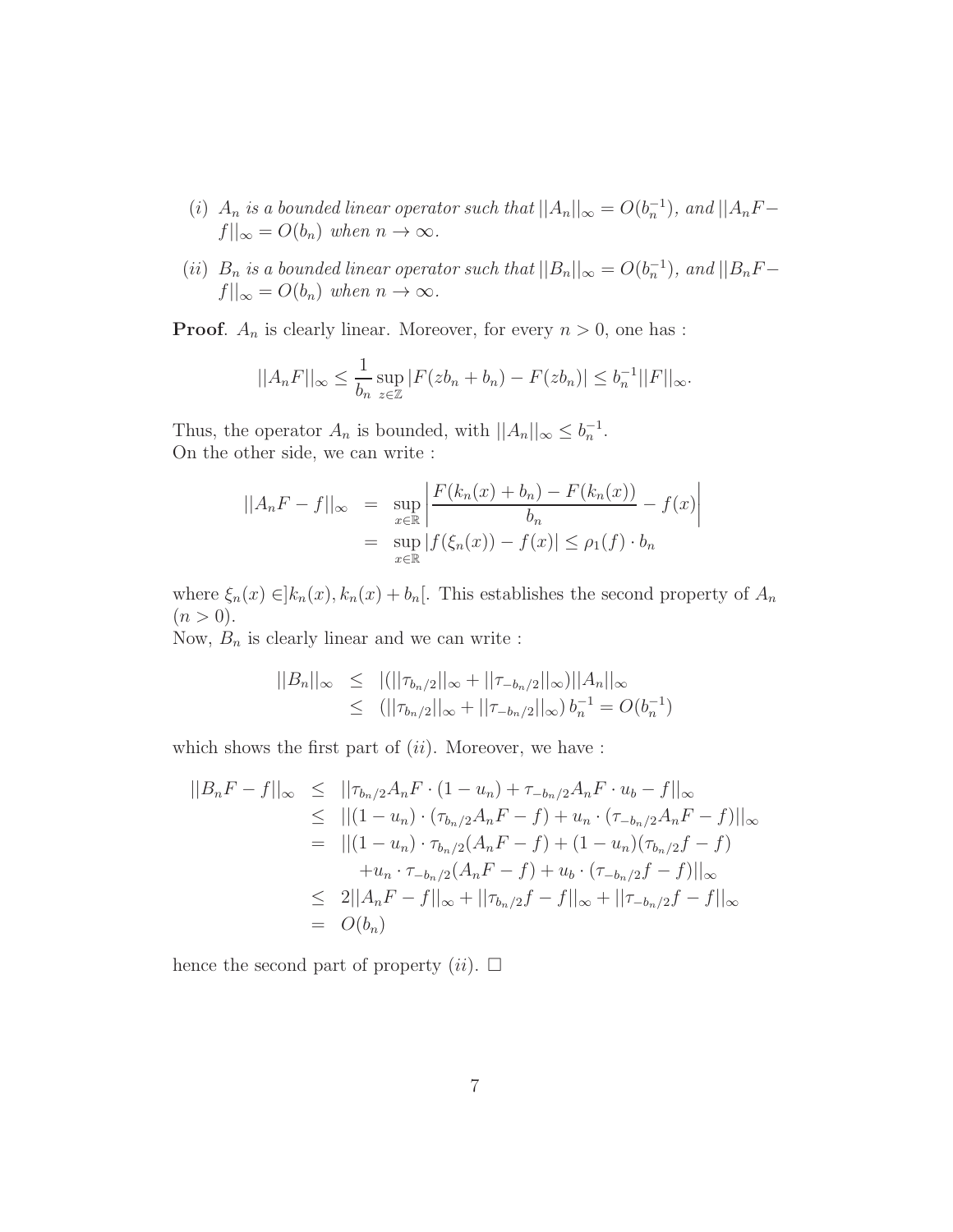### 4 Strong uniform consistency

To investigate the uniform consistency of the Frequency Polygon  $g_n$ , we shall bound the error  $||g_n - f||_{\infty} = ||B_n F_n - f||_{\infty}$  from above by the sum of two terms :  $||B_nF_n - B_nF||_{\infty}$  and  $||B_nF - f||_{\infty}$ .

The first term is small if  $F_n$  is close to F, which happens if one has enough data in each bin, that is if the bins are wide enough, but the second term is small if  $b_n$  is small, that is if the bins are narrow enough. The problem is thus to find the appropriate relation between the width of the bins  $b_n$  and the sample size  $n$ .

<span id="page-7-0"></span>To investigate the question, we shall need the following theorem, which is due to Wu [\[11\]](#page-10-10).

**Theorem 2** *Assume*  $A_1 - A_3$ *. Let* F *denote the marginal cumulative distribution function of*  $\{X_n, n \in \mathbb{Z}\}\$  *and*  $F_n$  *the empirical cumulative distribution function of the sample*  $X_1, \ldots, X_n$ . Let  $G_n = \sqrt{n}(F_n - F)$  and denote by

$$
\Delta_n(b) = \sup_{|u-v| \le b} |G_n(u) - G_n(v)|
$$

*the modulus of continuity of G, for*  $b > 0$ *. Assume that*  $b_n \to 0$ ,  $\log n = O(nb_n)$  *and set:*  $\kappa_n = (\log n)^{1/2} \log \log n$ . *Then,* 

$$
\Delta_n(b_n) = O_{a.s.}(\sqrt{b_n \log n}) + o_{a.s.}(b_n \kappa_n)
$$

**Proof.** See Th. 2.1. and 2.2. in [\[11\]](#page-10-10).  $\Box$ We are now in position to state our main result.

**Theorem 3** *If assumptions*  $A_1 - A_3$  *are satisfied and if*  $b_n \to 0$  *and*  $\frac{nb_n}{\log n} \to 0$  $\infty$  when  $n \to \infty$ , then  $g_n$  converges uniformly almost surely to f. Moreover, *if*  $b_n = (n^{-1} \log n)^{1/3}$ *, then* 

$$
||g_n - f||_{\infty} = O_{p.s.} ((n^{-1} \log n)^{1/3}).
$$

Let us note that the rate  $(n^{-1} \log n)^{1/3}$  is the optimal rate obtained by Stone [\[14\]](#page-11-1) in the setting of i.i.d. observations under our regularity assumptions. **Proof.** Let  $(b_n)_{n\in\mathbb{N}}$  be a positive sequence converging to 0. For every n, we have:

$$
||A_nF_n - f||_{\infty} \le ||A_nF_n - A_nF||_{\infty} + ||A_nF - f||_{\infty}
$$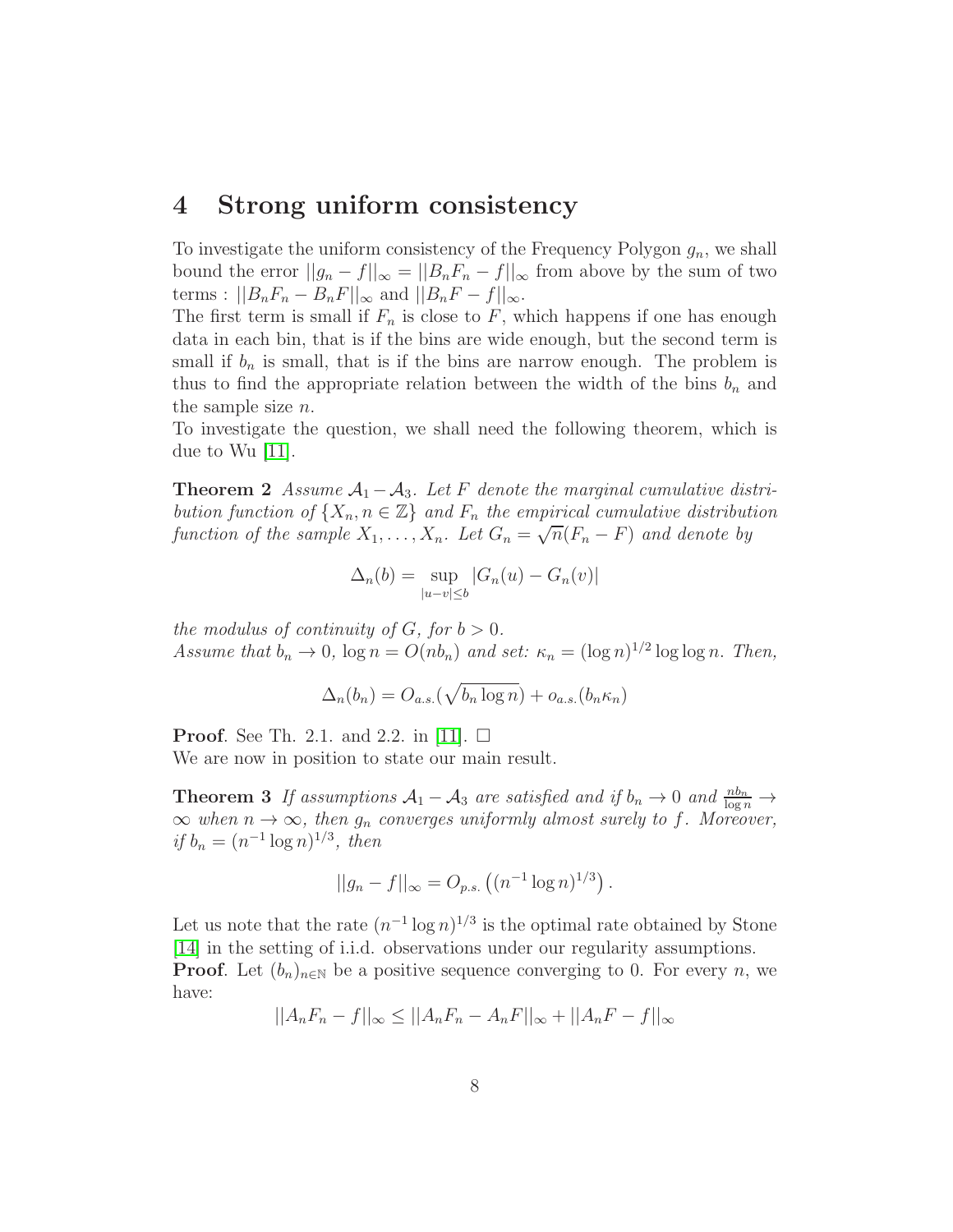Set  $G_n = \sqrt{n}(F_n - F)$ . Then, we can write

$$
A_nF_n - A_nF = \frac{G_n(nb_n + b_n) - G_n(nb_n)}{\sqrt{n}b_n}
$$

hence

$$
||A_nF_n - A_nF||_{\infty} \le \frac{1}{\sqrt{n}b_n} \sup_{|u-v| \le b_n} |G_n(u) - G_n(v)| = \frac{\Delta_n(b_n)}{\sqrt{n}b_n}
$$

where  $\Delta_n$  is the modulus of continuity of  $G_n$ :  $\Delta_n(b) = \sup_{|u-v| \leq b} |G_n(u) G_n(v)$ . But we have seen that:  $||A_nF - f||_{\infty} = O(b_n)$ . Now,  $(b_n)$  satisfies  $b_n \to 0$  and  $\log n = o(nb_n)$ . Set :  $\kappa_n = (\log n)^{1/2} \log \log n$ . Then, by Theorem [2:](#page-7-0)

$$
\Delta_n(b_n) = O_{a.s.}(\sqrt{b_n \log n}) + o_{a.s}(b_n \kappa_n).
$$

Accordingly,

$$
||A_nF_n - f||_{\infty} \le O_{a.s.}(\frac{\sqrt{\log n}}{\sqrt{nb_n}}) + o_{a.s.}(\frac{\kappa_n}{\sqrt{n}}) + O(b_n) \longrightarrow_{n \to \infty} 0
$$

But we have the following bound:

$$
||B_nF_n - f||_{\infty} \leq 2||A_nF_n - f||_{\infty} + ||\tau_{b_n/2}f - f||_{\infty} + ||\tau_{-b_n/2}f - f||_{\infty}
$$

The two last terms of the bound are of order  $O(b_n)$ , hence the result. The optimal rate follows by a direct computation.  $\Box$ 

### <span id="page-8-0"></span>5 Examples

#### 5.1  $ARMA(p,q)$  models

These well-known models can be written in the form :

$$
X_n = a_0 + \sum_{j=1}^p a_j X_{n-j} + \sum_{j=0}^q b_j \varepsilon_{t-j}
$$

where  $a_0, \ldots, a_p, b_0, \ldots, b_q$  are scalars such that  $\sum_{j=0}^q b_j \neq 0$  and  $b_0 = 1$  and where  $\{\varepsilon_n, n \in \mathbb{Z}\}\$  is a gaussian white noise with distribution  $\mathcal{N}(0, \sigma_{\varepsilon}^2)$ . As it is standard in the literature, we assume that the complex polynomials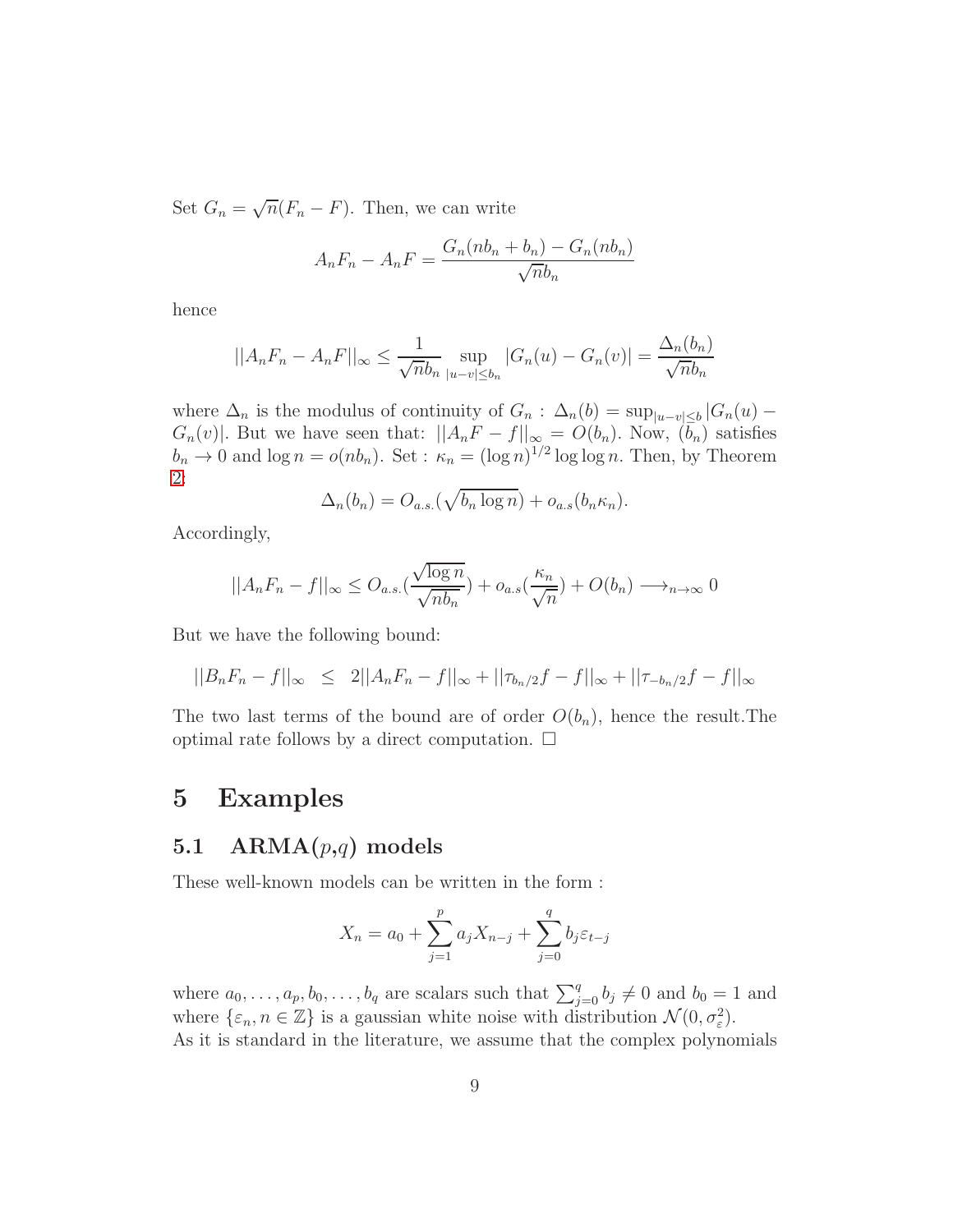$A(z) = z^p - \sum_{j=1}^p a_j z^{p-j}$  and  $B(z) = \sum_{j=0}^q b_j z^{l-j}$ ,  $(b_0 = 1)$  have all their roots inside the unit circle. Then,  $\{X_n, n \in \mathbb{Z}\}\$ is strictly stationary and its marginals are all gaussian, hence condition  $A_3$  is satisfied. Moreover, one has the representation :  $X_n = \mu_X + \sum_{j=0}^{\infty} \beta_j \varepsilon_{n-j}$  with  $\sum_{j=0}^{\infty} \beta_j^2 < \infty$ ,  $\beta_0 = 1$ and  $\mu_X = \mathbb{E}[X_n]$ . Hence, Conditions  $\overline{\mathcal{A}}_1, \overline{\mathcal{A}}_2$  are satisfied.

#### 5.2 Linear models

Consider time series defined by  $X_n = \mu_X + \sum_{k=0}^{\infty} a_k \varepsilon_{n-k}$  where  $\mu_X$  is a scalar and where  $\{\varepsilon_n, n \in \mathbb{Z}\}\$  is a white noise with finite variance. Then, assumption  $\mathcal{A}_2$  writes  $\sum_{k=0}^{\infty} |a_k| < \infty$  which is the standard weak dependence condition for linear time series. Moreover, assumption  $A_1$  is satisfied if  $\sum_{k=0}^{\infty} a_k^2 < \infty$ .

#### 5.3 Nonlinear autoregressive models

Consider a strictly stationary Markov process  $\{X_n, n \in \mathbb{Z}\}\$  satisfying :

<span id="page-9-0"></span>
$$
X_n = r(X_{n-1}) + \varepsilon_n \tag{3}
$$

where  $\{\varepsilon_n, n \in \mathbb{Z}\}\$  is a sequence of innovations with absolutely continuous distribution function and finite variance. Let us assume that  $\rho = \sup_x |r'(x)|$ 1. Then,  $Var(X_k - X_k^*) = O(\rho^{2k})$  and assumption  $\mathcal{A}_2$  is satisfied [\[15,](#page-11-2) [11\]](#page-10-10). More generally, assume that  $\rho_1(r) < 1$ . Then, equation [\(3\)](#page-9-0) defines a unique stationary distribution [\[15\]](#page-11-2) and  $Var(X_k - X_k^*) = O(\rho_1(r)^{2k})$ . Assumption  $\mathcal{A}_2$ is thus satisfied.

Assumption  $A_1$  is satisfied if r is bounded, for instance.

Finally, note that tandard examples of time series admitting the representation [\(3\)](#page-9-0) are the Threshold Auto-Regressive models of the form :

$$
X_n = a \max(X_{n-1}, 0) + b \min(X_{n-1}, 0) + \varepsilon_n
$$

where  $a, b$  are real constants [\[11\]](#page-10-10).

**Aknowledgement**. The author would like to thank Dr. Béatrice Vedel for fruitful discussions which helped simplify the assumptions made in this paper.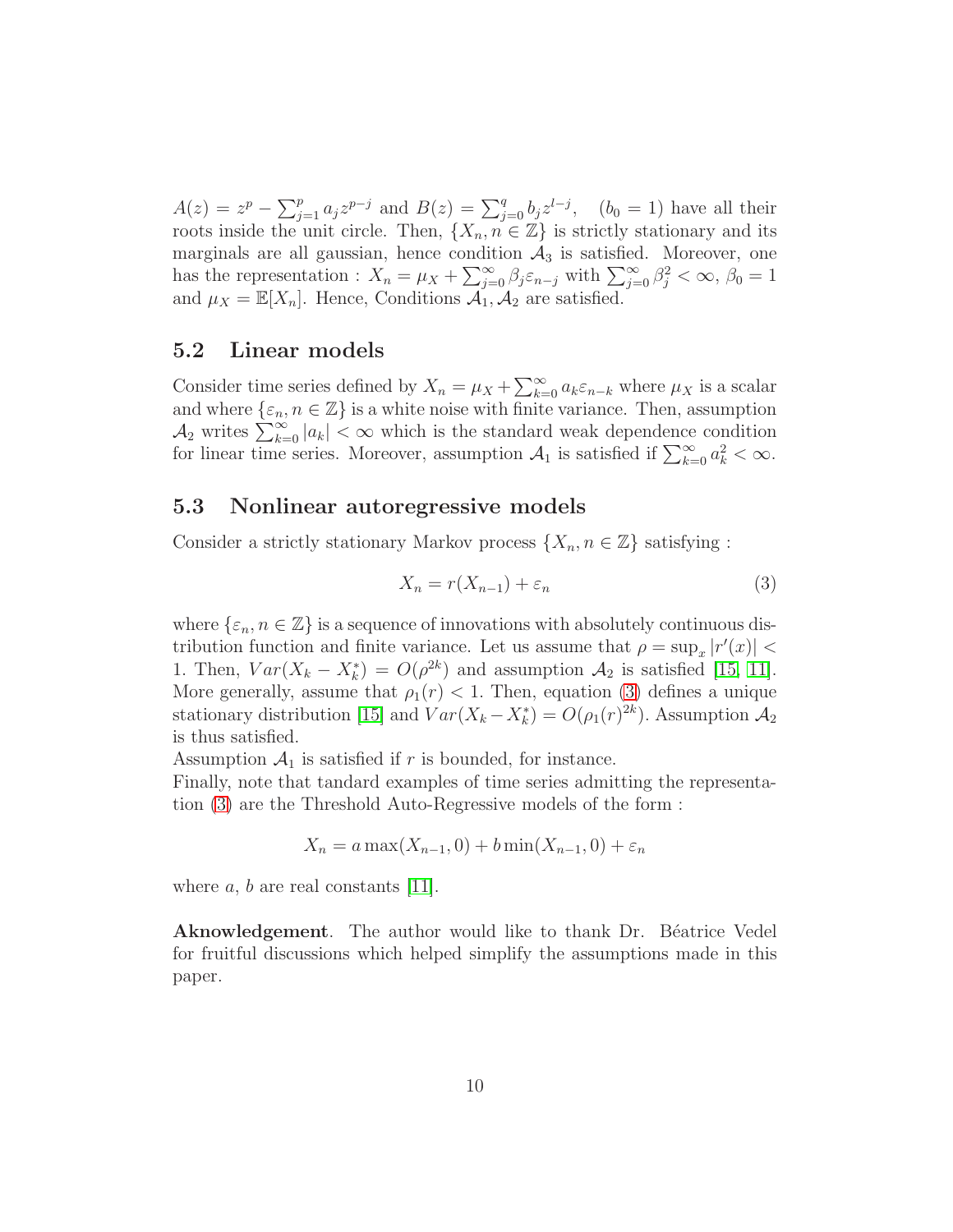## <span id="page-10-0"></span>References

- <span id="page-10-1"></span>[1] W. B. Wu, Nonlinear system theory: Another look at dependence, Proc. Nat. Acad. Sci. USA 102 (2005) 14150–14154.
- <span id="page-10-2"></span>[2] D. W. Scott, Frequency polygons: Theory and application, Journal of The American Statistical Association 80 (390) (1985) 348–354.
- <span id="page-10-3"></span>[3] E. Parzen, On estimation of a probability density function and mode, The Annals of Mathematical Statistics 33 (1962) 1065–1076.
- <span id="page-10-4"></span>[4] M. ROSENBLATT, Remarks on some nonparametric estimates of a density function, The Annals of Mathematical Statistics 27 (1956) 832–837.
- <span id="page-10-5"></span>[5] P. Révész, On empirical density function, Periodica Mathematica Hungarica 2 (1972) 85–110.
- <span id="page-10-6"></span>[6] M. Carbon, B. Garel, L. T. Tran, Frequency polygons for weakly dependent processes, Statistics & Probability Letters 33 (1997) 1–13.
- [7] G. Xing, S. Yang, X. Liang, On the uniform consistency of frequency polygons for  $\psi$ -mixing samples, Journal of the Korean Statistical Society 44 (2015) 179–186.
- <span id="page-10-7"></span>[8] X. Yang, Frequency polygon estimation of density function for dependent samples, Journal of the Korean Statistical Society 44 (2015) 530– 537.
- <span id="page-10-8"></span>[9] S. Kang, R. Abbasi, H. Wang, L. Xu, X. Wang, Y. Tang, Asymptotic behaviour of frequency polygon under  $\phi$  mixing samples, Communications in Statistics - Theory and Methods 47 (21) (2018) 5369–5377.
- <span id="page-10-9"></span>[10] W. Wang, H. Huang, Y. Wu, K. Chen, On the uniform consistency of frequency polygons for  $\rho$ <sup>-</sup>-mixing samples, Journal of Mathematical Inequalities 15 (3) (2021) 1287–1298.
- <span id="page-10-10"></span>[11] W. B. Wu, Oscillation of empirical distribution functions under dependence, IMS Lecture Notes-Monograph Series, High Dimensional Probability (2006) 53–61, Institute of Mathematical Statistics.
- <span id="page-10-11"></span>[12] M. E. Taylor, Partial Differential Equation I. Basic Theory, Springer, 1996.